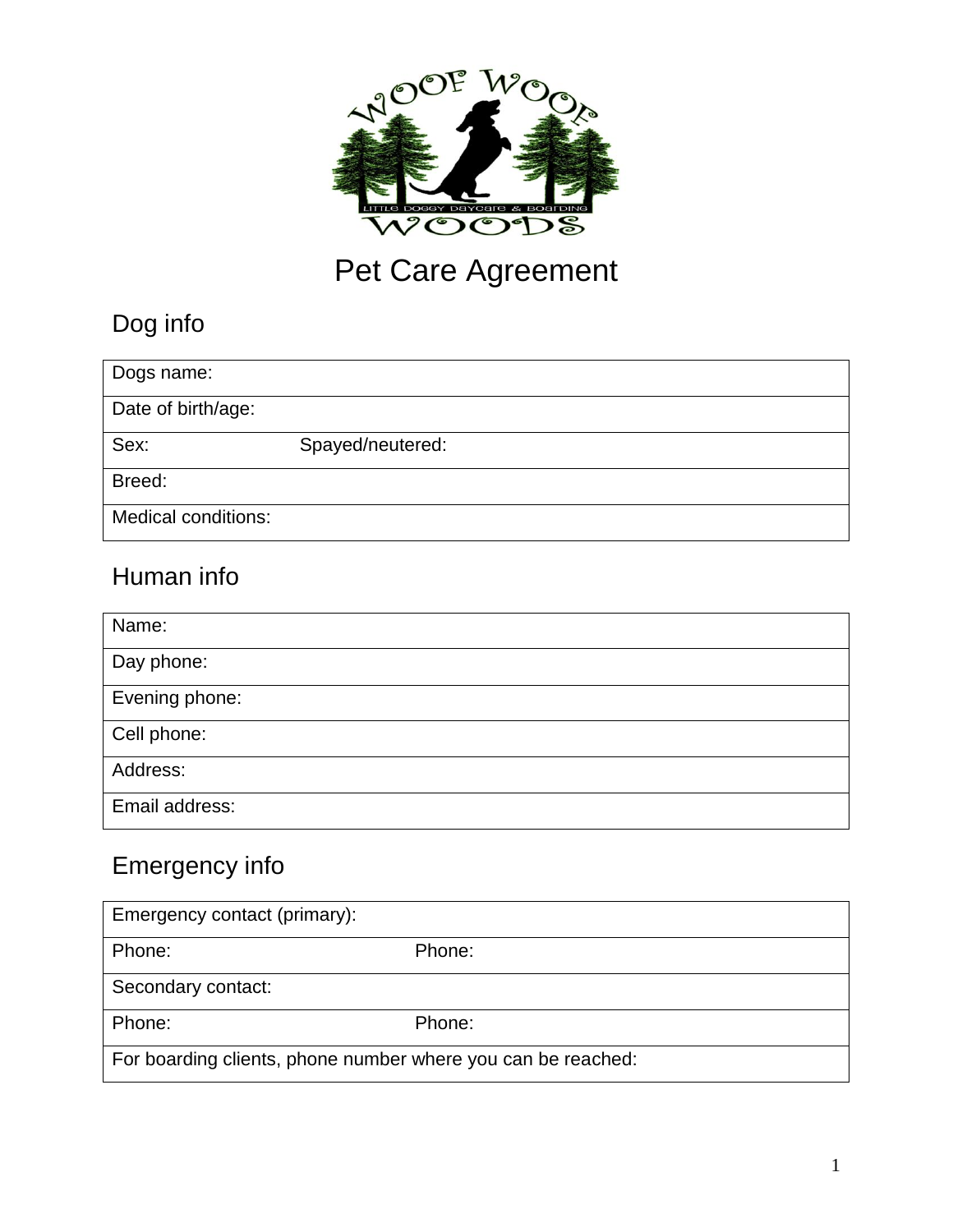

#### Terms and conditions

- Shots: all pets must have up-to-date vaccinations per your vet's recommendation as well as a current fecal and flea treatment. Vaccine and fecal info must be provided prior to 1<sup>st</sup> visit.
- Health: All pets must be in good health. Owners will need to certify that their pet(s) are in good health and are free from any conditions that could potentially jeopardize other guests.
- Veterinary care: Your dog may need immediate medical attention by a veterinarian while at Woof Woof Woods. If any such occurrence arises with your dog, we will seek medical care at Penn Cove Veterinary Clinic, unless directed by you. We will make every attempt to reach you; otherwise we will follow your directions as written on enrolment form. Any charges incurred for the treatment of your dog must be paid in full when you pick up your dog.
- Payment: Payment due upon pick up of your pet. Cash and checks accepted. All NSF checks will be assessed a \$35.00 handling fee.
- Reservations: Boarding reservations are required. Boarding space is limited so it is recommended you book in advance. 24-hour notice is required for daycare and again space is limited.
- General info: All dogs must arrive on leash with a collar or harness. No choke or prong collars are allowed for safety reasons. Toys will be provided so please do not bring toys from home. The dog's owner must supply meals and any special medications.

| Printed Name: |  |
|---------------|--|
| Signature:    |  |
| Date:         |  |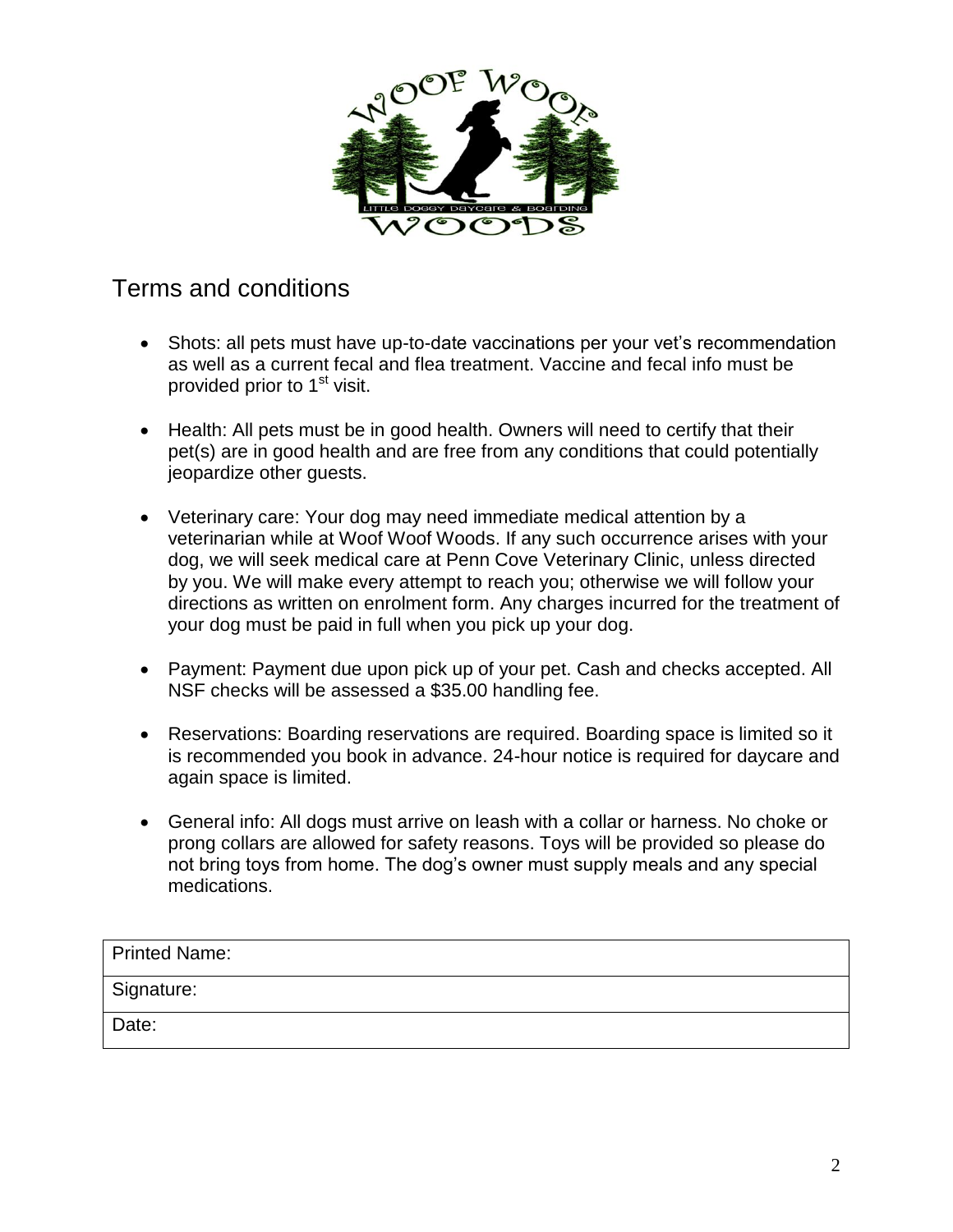

#### Medical Illness Policy

If your dog becomes ill or injured, we will make every attempt to reach you regarding the problem, treatment options and estimate of costs. If you or your emergency contact cannot be reached, please indicate your wishes below should your dog require treatment to relieve discomfort or to resolve an important medical condition. In case of emergency and your vet cannot be reached Penn Cove Veterinary Clinic will be used.

In the event of a medical emergency, I agree to allow Woof Woof Woods to seek medical treatment from Penn Cove Veterinary Clinic. I further agree that I am financially responsible for any medical treatment my dog receives as a result of a medical emergency while attending Woof Woof Woods.

Please perform whatever services the doctor deems necessary for the best care of my dog until someone can be reached. This includes only non-elective treatments and necessary diagnostics.

I authorize up to (check amount) in medical care for my dog until someone can be reached. \$\_\_\_\_\_\_\_\_\_ \$100.00 \$200.00

Do not administer any medical treatment until specific authorization is given. I authorize medical treatment for any life threatening illness or injury.

| l Vet clinic name  |  |
|--------------------|--|
| Vet's phone number |  |
| Vet's address      |  |

Vaccines must be current per your vet's recommendation as well as having a negative fecal report (for parasites). Please provide this information prior to your dog's first stay at Woof Woof Woods.

| Name of flea control program: | Date of last application: |
|-------------------------------|---------------------------|
|                               |                           |

If no flea program is currently being used we offer Advantage for \$10.00

| <b>Printed Name:</b> |  |
|----------------------|--|
| Signature:           |  |
| Date:                |  |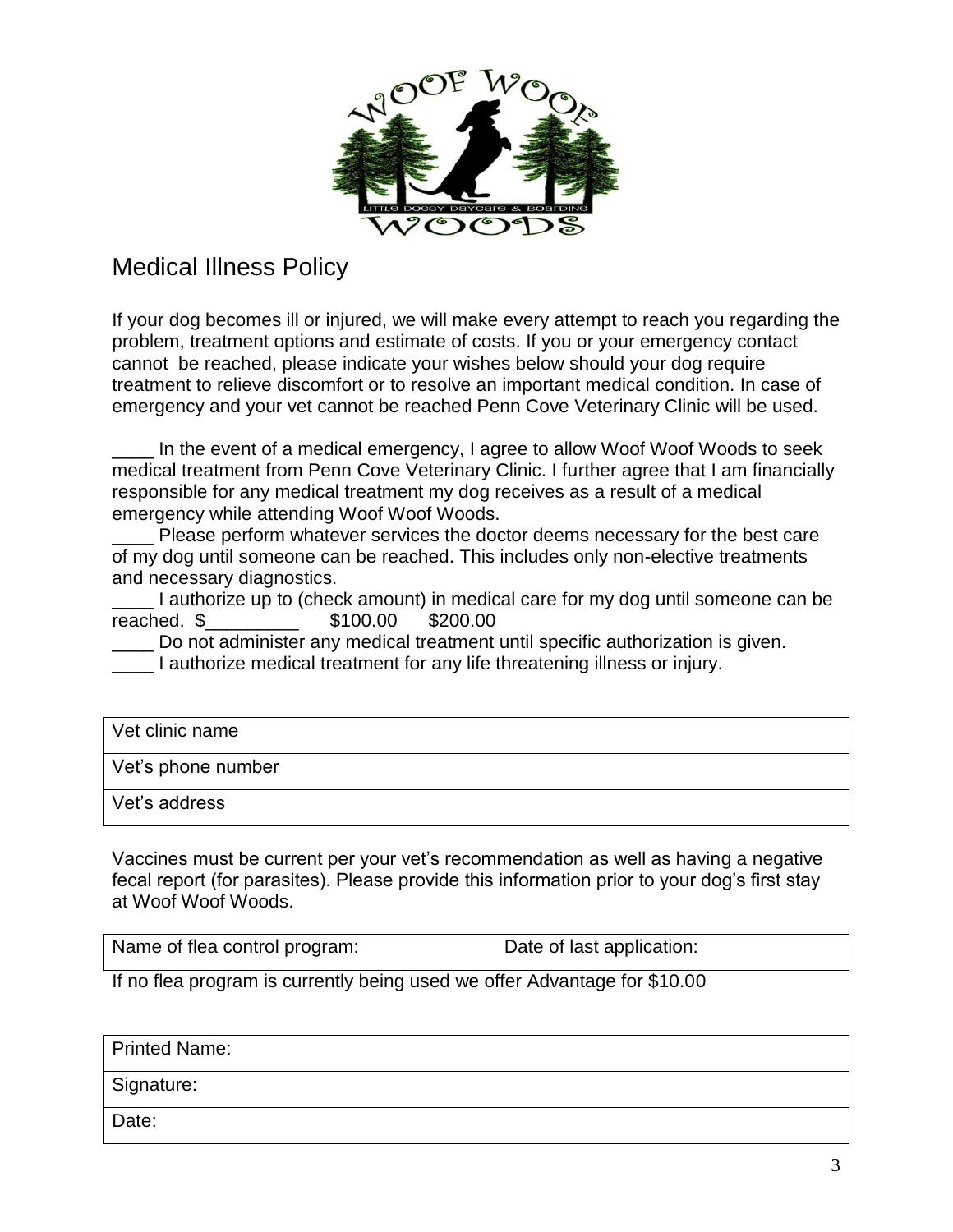

### Release of liability

I understand that Woof Woof Woods is an open-play environment. Because of this, certain risks are involved. These include:

- Transfer of communicable illness such as, but not limited to, "kennel cough" and parasites.
- Injuries, usually benign, such as broken nails, puncture wounds, abrasions, and cuts.

Woof Woof Woods and the staff will not be liable for any health or behavior problems that develop in my dog(s), and I hereby release them of any liability of any kind arising from my dogs attendance and participation in daycare or boarding at Woof Woof Woods.

I am solely responsible for any harm caused to another dog or person, caused by my dog.

This agreement has no time limit and is valid and enforceable for any and all future stays for your dog(s) at Woof Woof Woods.

I certify that I have read and fully understand the terms and conditions and agree to release Woof Woof Woods its owner and employees from all liability should any illness or injuries, mild or severe, be inflicted upon or sustained by my dog(s) while in the care of Woof Woof Woods.

| <b>Printed Name:</b> |  |
|----------------------|--|
| Signature:           |  |
| Date:                |  |

| How did you hear about Woof Woof Woods? |          |  |
|-----------------------------------------|----------|--|
| Word of mouth                           | Referral |  |
| Advertisement                           | Other    |  |